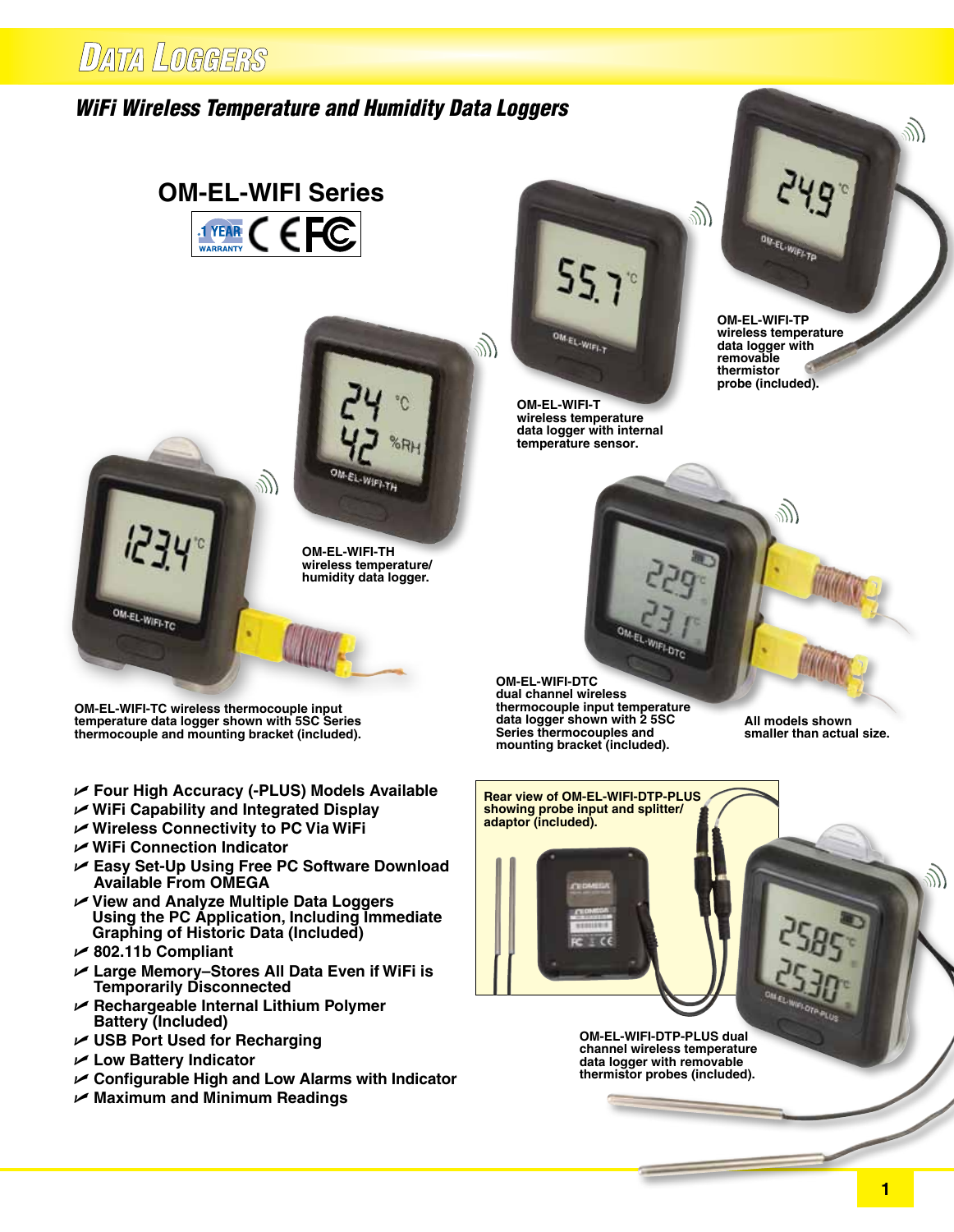# **DATA LOGGERS**

The OM-EL-WIFI-TH wireless temperature/humidity data logger measures the temperature and humidity of the environment in which it is situated via internal sensors. The OM-EL-WIFI-TP (single channel) and OM-EL-WIFI-DTP-PLUS (dual channel) wireless temperature data loggers measure temperature via the included removable thermistor temperature probes. The OM-EL-WIFI-T wireless temperature data logger measures temperature via an internal temperature sensor. The OM-EL-WIFI-TC (single channel) and OM-EL-WIFI-DTC (dual channel) wireless thermocouple input temperature data loggers accept J, K, T or N thermocouples. Data is transmitted wirelessly via a WiFi network to a PC and viewed using a free software package.

During configuration the data logger will search for an existing wireless network while physically connected to the PC. It can then be placed anywhere within range of the network. If the data logger temporarily loses connectivity with the network, it will log readings until it is able to communicate again with the PC application (max 60 days at 10 second sample interval for OM-EL-WIFI-TH); (maximum 120 days at 10 second sample interval for OM-EL-WIFI-TP, OM-EL-WIFI-T and OM-EL-WIFI-TC); (max 30 days at 10 second sample interval for OM-EL-WIFI-DTC and OM-EL-WIFI-DTP-PLUS). The range of the data logger can be increased by using WiFi extenders.

The probe on the OM-EL-WIFI-TP and OM-EL-WIFI-DTP-PLUS can be used in a wide range of temperature situations e.g. manufacturing processes, cold storage and hot storage.



The OM-EL-WIFI Series are low powered battery devices. When configured using typical sampling periods (e.g. once every 5 minutes) the data logger will operate for over one year. The battery can then be recharged via a PC or USB 5V wall adaptor using the USB lead provided.

The battery is safely charged when the unit is operating between 0 to 40°C (32 to 104°F). It is protected against charging outside this temperature range. Data logger readings may be inaccurate during battery charging.



**Windows® software used for data logger set up, data transfer and display. (Software available free at OMEGA)**

With the OM-EL-WIFI Series the software installed on the PC will allow set-up, data logging and data review. Set-up features will include data logger name, °C/°F, sample rate, and high/low alarms. Once configured, historic data can be viewed via the graphing tool or exported into Excel®. This software is available online for free from OMEGA.

The OM-EL-WIFI-TP (single channel) and OM-EL-WIFI-DTP-PLUS (dual channel) wireless temperature data loggers are supplied with removable thermistor temperature probes. The probe can be attached to a wall or other flat surface using the included mounting bracket (probe clips into the bracket).

# **Specifications**

## **OM-EL-WIFI-TH**

**Temperature Measurement Range:** -20 to 60ºC (-4 to 140ºF) **Temperature Resolution:** 

 **OM-EL-WIFI-TH:** 0.5ºC (1.0ºF) display; 0.1°C (0.18°F) recorded  **OM-EL-WIFI-TH-PLUS:** 0.5ºC (1.0ºF) display; 0.01°C (0.01°F) recorded

**Temperature Accuracy (Overall Error): OM-EL-WIFI-TH: 5 to 60ºC:** ±0.3ºC (±0.5ºF) typical **-20 to 60ºC:** ±0.8ºC (±1.4ºF) maximum **OM-EL-WIFI-TH-PLUS 5 to 60ºC:** ±0.2ºC (±0.4ºF) typical **-20 to 60ºC:** ±0.8ºC (±1.4ºF) maximum **Humidity Measurement Range:** 0 to 100% RH

**Humidity Resolution: OM-EL-WIFI-TH, OM-EL-WIFI-TH-PLUS:** 1% RH (display and recorded)

**Humidity Accuracy (Overall Error@ 25°C) OM-EL-WIFI-TH:** ±2.5% RH typical (20 to 80% RH);  $\pm$ 5.0% RH maximum (0 to 100% RH)  **OM-EL-WIFI-TH-PLUS:** ±2.5% RH typical (10 to 90% RH); ±4.0% RH maximum ( $\ddot{\text{o}}$  to 100% RH)

**Memory:** 500,000 temperature and 500,000 humidity readings

## **OM-EL-WIFI-TP, OM-EL-WIFI-DTP-PLUS Operating Temperature Range (Data Logger):** -20 to 60ºC (-4 to 140ºF) **Probe Temperature Measurement Range:**

-40 to 125ºC (-40 to 257ºF)